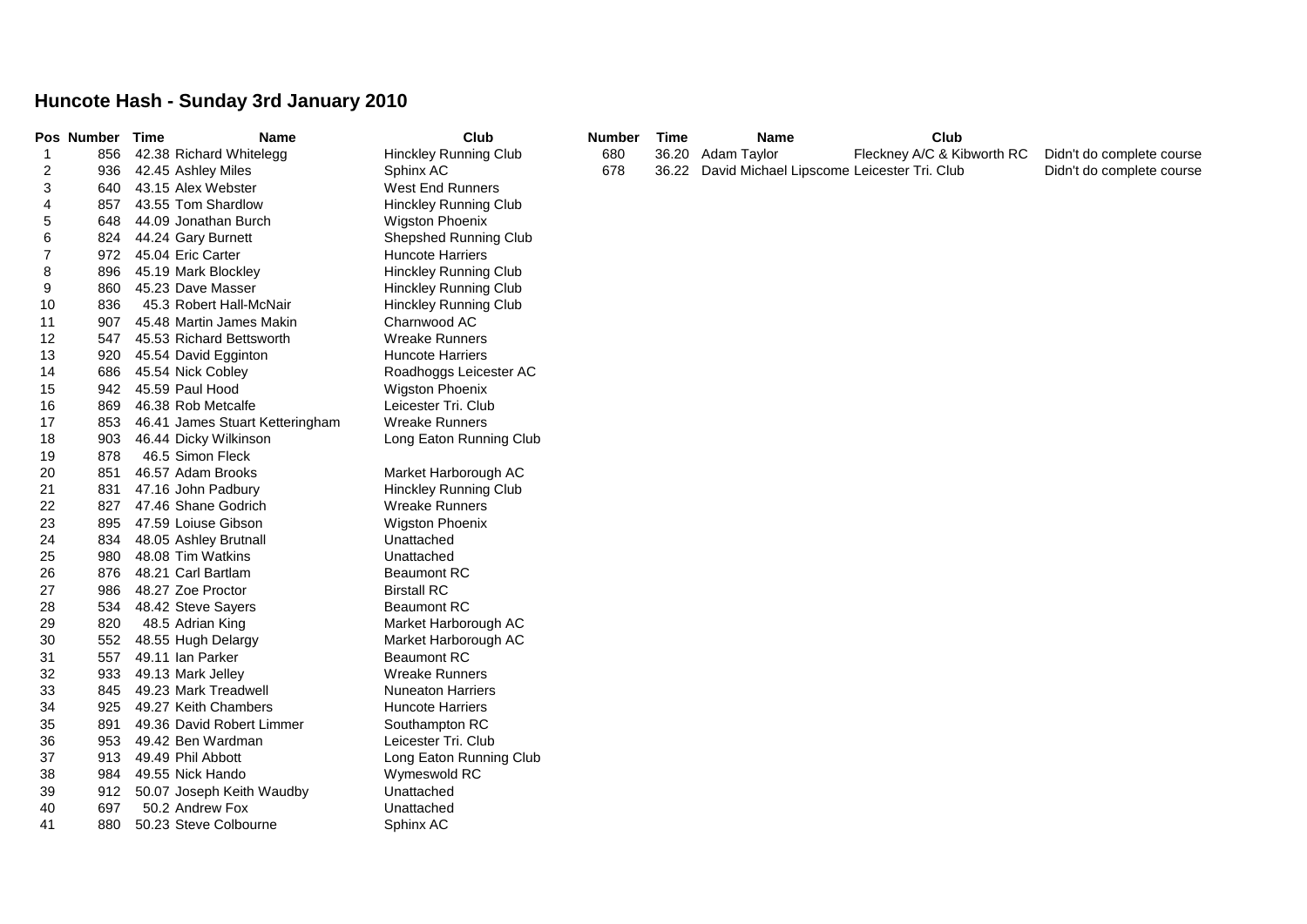| 42 | 940 | 50.29 Robert Gregory         | <b>Wigston Phoenix</b>   |
|----|-----|------------------------------|--------------------------|
| 43 | 664 | 50.3 Terence Patrick Reece   | West End Runner          |
| 44 | 886 | 50.4 Robert Kenneth King     | Huncote Harriers         |
| 45 | 665 | 51.03 William Fraser         | <b>Beaumont RC</b>       |
| 46 | 692 | 51.07 Mark Gregory           | <b>Huncote Harriers</b>  |
| 47 | 671 | 51.09 Andrew Woolley         | Huncote Harriers         |
| 48 | 900 | 51.12 Paul Guest             | <b>Huncote Harriers</b>  |
| 49 | 667 | 51.25 Michael Sandford       | <b>Huncote Harriers</b>  |
| 50 | 929 | 51.37 Nick Wilson            | <b>Nuneaton Harriers</b> |
| 51 | 861 | 51.38 Kieran Bailey          | Leicester Tri. Clut      |
| 52 | 847 | 51.38 Jason Tomkins          | <b>Huncote Harriers</b>  |
| 53 | 932 | 51.4 Peter Greenfield        | Nuneaton Harriers        |
| 54 | 848 | 51.5 Fred Heath              | <b>Nuneaton Harriers</b> |
| 55 | 945 | 51.53 Andrea Sommer          | <b>Huncote Harriers</b>  |
| 56 | 917 | 51.56 Zoe Smith              | <b>Rutland RC</b>        |
| 57 | 529 | 52.01 Gareth Chivers         | Unattached               |
| 58 | 983 | 52.09 Keith Humphrey         | Wymeswold RC             |
| 59 | 531 | 52.13 Bryan Pears            | Sphinx AC                |
| 60 | 930 | 52.16 Jared Wilson           | <b>Nuneaton Harriers</b> |
| 61 | 877 | 52.22 Mat Bozat              |                          |
| 62 | 950 | 52.25 George Clarke          | Shepshed Runnin          |
| 63 | 908 | 52.29 Mark Johnson           | Unattached               |
| 64 | 944 | 52.3 Barrie John Adams       | Sphinx AC                |
| 65 | 825 | 52.35 Tom Parker             | Wreake Runners           |
| 66 | 683 | 52.38 Dale Jenkins           | Roadhoggs Leice          |
| 67 | 818 | 52.47 Les Chesterton         | <b>Wigston Phoenix</b>   |
| 68 | 828 | 52.53 Mark Bradford          | Hermitage Harrier        |
| 69 | 631 | 53.01 Philip Stokes          | Unattached               |
| 70 | 982 | 53.05 Jon Straw              | Wymeswold RC             |
| 71 | 533 | 53.09 Darron Handley         | Sphinx AC                |
| 72 | 690 | 53.27 Steve Tampin           | <b>Nuneaton Harriers</b> |
| 73 | 898 | 53.41 Paul Frank Chadwick    | <b>Huncote Harriers</b>  |
| 74 | 871 | 53.46 Mike Tansey            | <b>Huncote Harriers</b>  |
| 75 | 633 | 53.53 Kirby Bennett          | Unattached               |
| 76 | 941 | 53.55 Stephen Dewick         | <b>Stilton Striders</b>  |
| 77 | 911 | 53.57 Brett Melhuish         | <b>Huncote Harriers</b>  |
| 78 | 947 | 53.59 Dave Mann              | Ivanhoe Runners          |
| 79 | 859 | 54.01 Linda Whitelegg        | <b>Hinckley Running</b>  |
| 80 | 863 | 54.02 Tom Anthony Millership | Unattached               |
| 81 | 901 | 54.1 Tom Cusack              | West End Runner          |
| 82 | 655 | 54.17 Ashley Daniel Payne    | Unattached               |
| 83 | 663 | 54.25 Ian Golledge           | <b>Notts AC</b>          |
| 84 | 548 | 54.28 Barrie Palmer          | Unattached               |
| 85 | 696 | 54.28 Alastair Woollard      | <b>Huncote Harriers</b>  |
| 86 | 545 | 54.29 Martin Slipp           | <b>Huncote Harriers</b>  |

**End Runners** cote Harriers mont RC cote Harriers cote Harriers cote Harriers cote Harriers aton Harriers ester Tri. Club cote Harriers aton Harriers aton Harriers cote Harri<mark>ers</mark><br>มnd RC eswold RC eaton Harriers oshed Running Club ake Runners hoggs Leicester AC ton Phoenix nitage Harriers neswold RC<br>nx AC aton Harriers cote Harriers cote Harriers n Striders cote Harriers noe Runners kley Running Club **End Runners** cote Harriers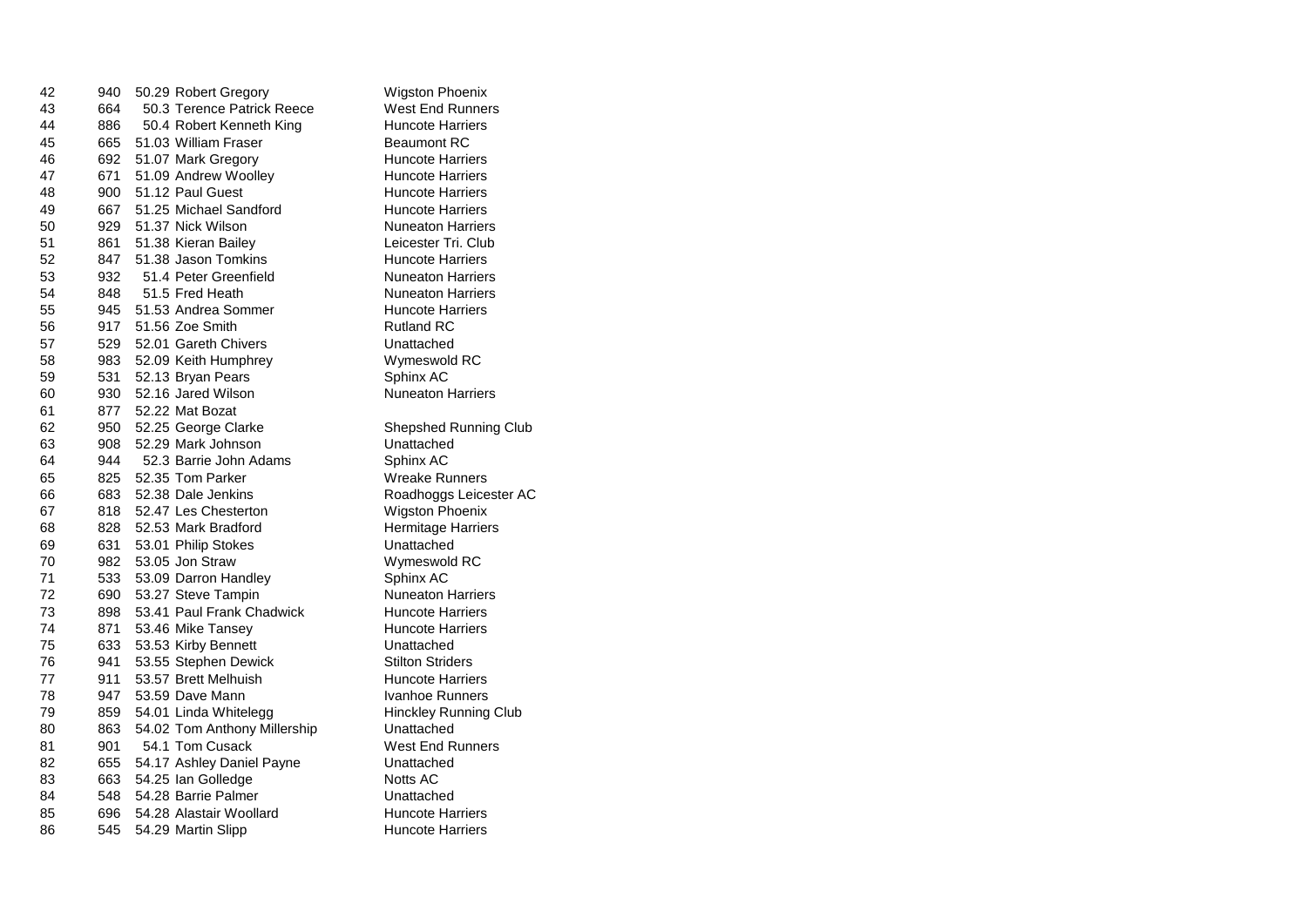| 87  | 919 | 54.34 Richard Spencer     | Unattached                    |
|-----|-----|---------------------------|-------------------------------|
| 88  | 858 | 54.37 Graeme Rolfe        | Market Harborough AC          |
| 89  | 902 | 54.42 Tony King           | Bowline CC                    |
| 90  | 962 | 54.47 Graham Hobbs        | <b>Desford Striders</b>       |
| 91  | 661 | 54.51 Mark Finch          | <b>Notts AC</b>               |
| 92  | 985 | 54.52 Simon Campbell      | Holme Pierrepont              |
| 93  | 689 | 54.55 Chris John Seal     | <b>West End Runners</b>       |
| 94  | 657 | 55.05 Phil Watts          | <b>Huncote Harriers</b>       |
| 95  | 681 | 55.09 Andrew Norton       | Sphinx AC                     |
| 96  | 687 | 55.44 Denis Thompson      | <b>West End Runners</b>       |
| 97  | 643 | 55.46 Myles Davies        | Sphinx AC                     |
| 98  | 958 | 55.5 Darren Pyefinch      | Long Eaton Running Club       |
| 99  | 975 | 56.09 Colin Staff         | Huncote Harriers              |
| 100 | 852 | 56.1 Martin Hughes        | Market Harborough AC          |
| 101 | 885 | 56.13 Henry King          | Unattached                    |
| 102 | 532 | 56.16 David Gould         | <b>West Bromwich Harriers</b> |
| 103 | 890 | 56.18 Sonya Campbell      | Unattached                    |
| 104 | 693 | 56.2 John Stew            | Roadhoggs Leicester AC        |
| 105 | 674 | 56.27 Graham David Patton | Sphinx AC                     |
| 106 | 988 | 56.46 Barry Burrows       | Sphinx AC                     |
| 107 | 829 | 57.05 Joanne Matthews     | <b>Hermitage Harriers</b>     |
| 108 | 819 | 57.06 Tom Hinds           | <b>Hermitage Harriers</b>     |
| 109 | 679 | 57.13 Martin White        | Leicester Tri. Club           |
| 110 | 921 | 57.14 Edwin Van Dijk      | Unattached                    |
| 111 | 817 | 57.15 Paul Langham        | Roadhoggs Leicester AC        |
| 112 | 535 | 57.29 Nick Cox            | <b>Huncote Harriers</b>       |
| 113 | 666 | 57.33 Damian Cowlishan    | Long Eaton Running Club       |
| 114 | 894 | 57.35 David Baines        | Unattached                    |
| 115 | 524 | 57.5 David Taylor         | <b>Sleaford Town Runners</b>  |
| 116 | 835 | 57.55 Colin Bostock       | Long Eaton Running Club       |
| 117 | 883 | 58.05 Paul Edgson         | <b>Beaumont RC</b>            |
| 118 | 874 | 58.09 Nye Cranage         | Charnwood AC                  |
| 119 | 873 | 58.1 Dean Tonks           | <b>Barrow Runners</b>         |
| 120 | 889 | 58.14 Andrew Davies       | Unattached                    |
| 121 | 927 | 58.18 Nick Wells          | Unattached                    |
| 122 | 844 | 58.21 Mark Coyle          | Sphinx AC                     |
| 123 | 658 | 58.25 Andy Wilford        | <b>Huncote Harriers</b>       |
| 124 | 651 | 58.27 Tom Dable           | <b>Kenilworth Runners</b>     |
| 125 | 813 | 58.28 Phil Low            | <b>West End Runners</b>       |
| 126 | 946 | 58.35 Trevor Longman      | Macclesfield                  |
| 127 | 840 | 58.39 Phillipe Cheverton  | Unattached                    |
| 128 | 526 | 58.48 Dean Weston         | Unattached                    |
| 129 | 887 | 59.02 Simon Hart          | <b>Huncote Harriers</b>       |
| 130 | 670 | 59.04 Martin Siddon       | <b>Huncote Harriers</b>       |
| 131 | 653 | 59.28 Tom Corr            | <b>Huncote Harriers</b>       |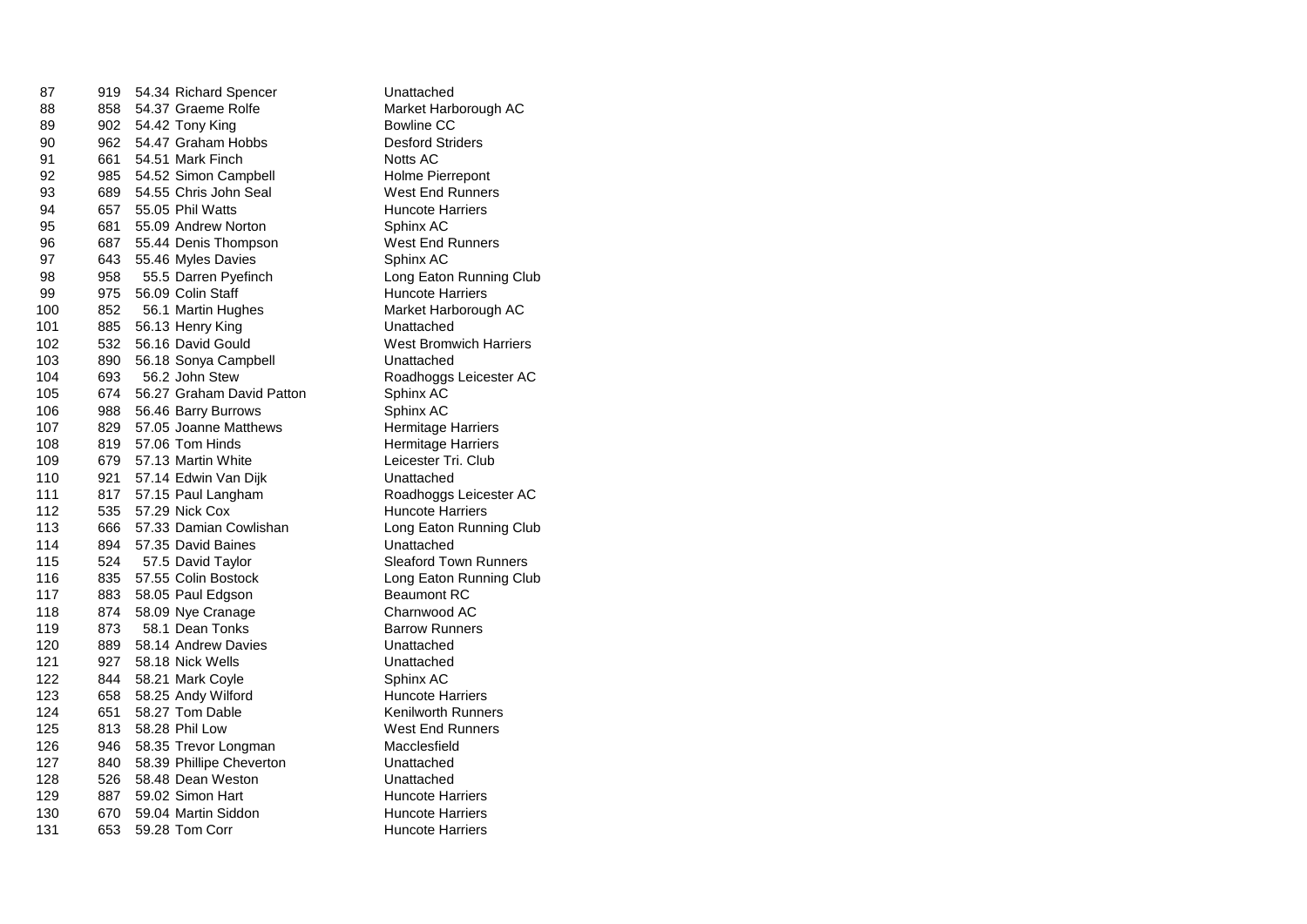| 132 | 523 | 59.3 Michael Walton            | <b>Huncote Harriers</b>      |
|-----|-----|--------------------------------|------------------------------|
| 133 | 931 | 59.35 Simon Jones              | <b>Huncote Harriers</b>      |
| 134 | 862 | 59.35 Steven Plumb             | Unattached                   |
| 135 | 843 | 59.36 Andy Steel               | <b>Wreake Runners</b>        |
| 136 | 928 | 59.38 Simone Wilson            | <b>Nuneaton Harriers</b>     |
| 137 | 884 | 60.1 Roger Moon                | <b>Beaumont RC</b>           |
| 138 | 662 | 60.18 Christopher Prokopyszyn  | Long Eaton Running Club      |
| 139 | 669 | 60.3 Tony Siddon               | <b>Huncote Harriers</b>      |
| 140 | 556 | 60.39 Michael Gilding          | <b>West End Runners</b>      |
| 141 | 973 | 60.49 Jamie Quinn              | <b>Peel Road Runners</b>     |
| 142 | 649 | 60.49 Neil Kear                | <b>Hinckley Running Club</b> |
| 143 | 955 | 61.14 Michael John Timms       | Sphinx AC                    |
| 144 | 823 | 61.39 Lee James Randall        | Unattached                   |
| 145 | 842 | 61.45 Matthew Nutting          | Unattached                   |
| 146 | 537 | 61.47 Pete Fahy                | Sphinx AC                    |
| 147 | 815 | 61.47 Steven Barrowcliffe      | <b>Hinckley Running Club</b> |
| 148 | 656 | 61.5 Mark Travers              | <b>Gade Valley Harriers</b>  |
| 149 | 638 | 61.58 Ian Davies               | Sphinx AC                    |
| 150 | 668 | 62.38 Julia Sandford           | <b>Huncote Harriers</b>      |
| 151 | 943 | 62.56 Paul Bergin              | Sphinx AC                    |
| 152 | 555 | 63.01 Sue Gardner              | <b>Huncote Harriers</b>      |
| 153 | 970 | 63.02 Catherine Margaret Voyce | <b>Stilton Striders</b>      |
| 154 | 979 | 63.07 Neil Handley             | Unattached                   |
| 155 | 830 | 63.24 Andy Lauder              | <b>Hinckley Running Club</b> |
| 156 | 904 | 63.41 Paul Kenning             | Sphinx AC                    |
| 157 | 872 | 63.42 Ian Tonks                | Unattached                   |
| 158 | 660 | 63.43 Carol Prokopyszyn        | Long Eaton Running Club      |
| 159 | 948 | 63.55 Trish McPherson          | Ivanhoe Runners              |
| 160 | 691 | 64.36 Robert Haskins           | Shepshed Running Club        |
| 161 | 636 | 64.45 Dale Gillibrand          | <b>West End Runners</b>      |
| 162 | 914 | 64.45 Tony Menzel              | Shepshed Running Club        |
| 163 | 536 | 64.5 Jo Burnett                | <b>Huncote Harriers</b>      |
| 164 | 957 | 64.53 Mike Woodhouse           | Unattached                   |
| 165 | 632 | 65.13 Tracy Bennett            | Unattached                   |
| 166 | 528 | 65.18 Samantha Chivers         | Unattached                   |
| 167 | 525 | 65.23 Cheryl Bettinson         | Unattached                   |
| 168 | 676 | 65.36 Marvin Smith             | <b>Birstall RC</b>           |
| 169 | 981 | 66.03 Jonathon Derbyshire      | Unattached                   |
| 170 | 675 | 66.2 David Playford            | <b>Desford Striders</b>      |
| 171 | 838 | 66.27 Paul Symons              | <b>Whetstone Harriers AC</b> |
| 172 | 976 | 66.35 Jo Clarke                | <b>Huncote Harriers</b>      |
| 173 | 864 | 66.36 Stuart Tolley            | Unattached                   |
| 174 | 865 | 66.37 Anthony Millership       | <b>Peel Road Runners</b>     |
| 175 | 654 | 66.39 Tony Hall                | Unattached                   |
| 176 | 924 | 66.43 Sandra Ankers            | Huncote Harriers             |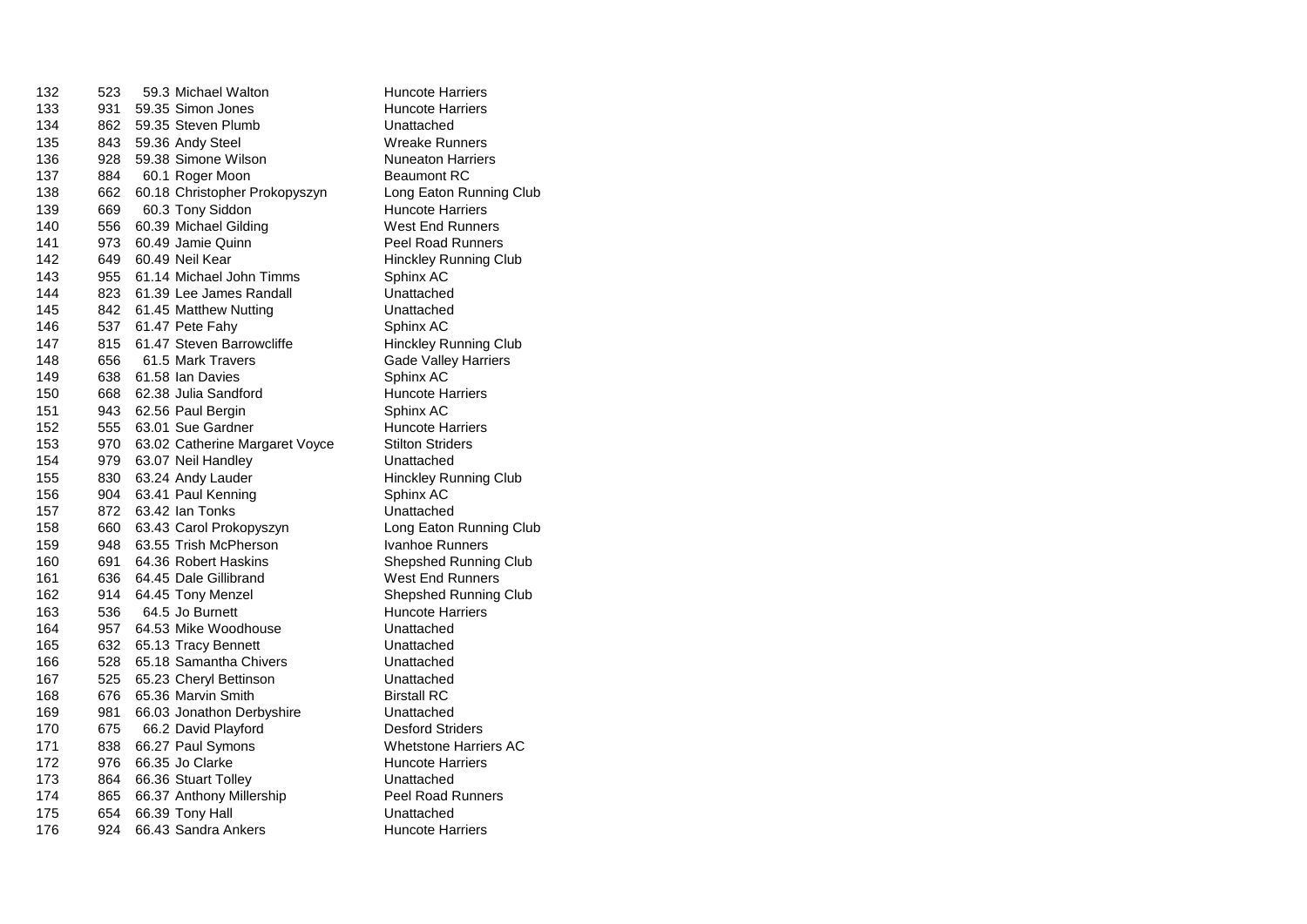| 177 | 530 | 66.46 Steve Bailey          | <b>Desford Striders</b>      |
|-----|-----|-----------------------------|------------------------------|
| 178 | 910 | 66.47 Barbara Hewitt        | West End Runners             |
| 179 | 897 | 66.47 Richard Pearson       | <b>Wigston Phoenix</b>       |
| 180 | 960 | 66.5 Glenn Mark Causer      | Unattached                   |
| 181 | 888 | 66.53 Julie Shepherd        | <b>Huncote Harriers</b>      |
| 182 | 821 | 66.58 Alex Bruce            | <b>Nuneaton Harriers</b>     |
| 183 | 875 | 67.39 Jason Adam Scrimshire | Unattached                   |
| 184 | 682 | 67.42 Matthew Hopkinson     | Unattached                   |
| 185 | 812 | 67.32 Julie West            | Huncote Harriers             |
| 186 | 937 | 68.34 Peter Morgan          | Sphinx AC                    |
| 187 | 954 | 68.34 Jackie Timms          | Sphinx AC                    |
| 188 | 641 | 68.48 Mal Rooney            | Unattached                   |
| 189 | 922 | 68.53 Elaine Doran          | Hinckley Running Club        |
| 190 | 915 | 68.54 Clinton Barratt       | Roadhoggs Leicester AC       |
| 191 | 964 | 68.55 Rob Grundy            | Unattached                   |
| 192 | 971 | 68.58 Geoff Burbidge        | Unattached                   |
| 193 | 956 | 69.04 Sam Winters           | Leicester Tri. Club          |
| 194 | 909 | 69.05 Laura Davison         | Leicester Tri. Club          |
| 195 | 814 | 69.07 David Andrew Saunders | Leicester Coritanians        |
| 196 | 961 | 69.08 Liam Collins          | Leicester Tri. Club          |
| 197 | 951 | 69.09 Sadie Murphy          | Leicester Tri. Club          |
| 198 | 855 | 69.09 Paul Pearce           | Leicester Tri. Club          |
| 199 | 952 | 69.11 Andy Foster           | Leicester Tri. Club          |
| 200 | 854 | 69.14 Ann Pearce            | Leicester Tri. Club          |
| 201 | 699 | 69.16 Samantha Rankin       | Leicester Tri. Club          |
| 202 | 698 | 69.16 Katrina Kemp          | Leicester Tri. Club          |
| 203 | 966 | 69.16 Brian Burrows         | Leicester Tri. Club          |
| 204 | 989 | 69.17 Christopher Curtis    | Leicester Tri. Club          |
| 205 | 647 | 69.26 John Milankov         | Unattached                   |
| 206 | 949 | 69.34 Alan Benn             | Unattached                   |
| 207 | 849 | 69.45 Andy Burnett          | <b>Beaumont RC</b>           |
| 208 | 544 | 69.5 Gavin English          | Unattached                   |
| 209 | 837 | 69.57 Karen Buckland        | Unattached                   |
| 210 | 974 | 70.03 Bernadette Owen       | Fleckney A/C & Kibworth RC   |
| 211 | 841 | 70.05 Hayley Bird           | Unattached                   |
| 212 | 923 | 70.06 Jane Mayes            | <b>Wreake Runners</b>        |
| 213 | 926 | 70.07 Karen Roberts         | <b>Wreake Runners</b>        |
| 214 | 833 | 70.58 Andy Waterfield       | Unattached                   |
| 215 | 659 | 72.02 William Coltman       | <b>Birstall RC</b>           |
| 216 | 816 | 73.13 Peter Sylvester       | <b>Wigston Phoenix</b>       |
| 217 | 543 | 73.31 William Adcock        | <b>Hinckley Running Club</b> |
| 218 | 542 | 74.03 Bob Torley            | Sphinx AC                    |
| 219 | 866 | 74.09 Alexandra Carter      | OWLS AC                      |
| 220 | 868 | 74.1 Mick Carter            | <b>Whetstone Harriers AC</b> |
| 221 | 867 | 74.1 Neil Carter            | OWLS AC                      |